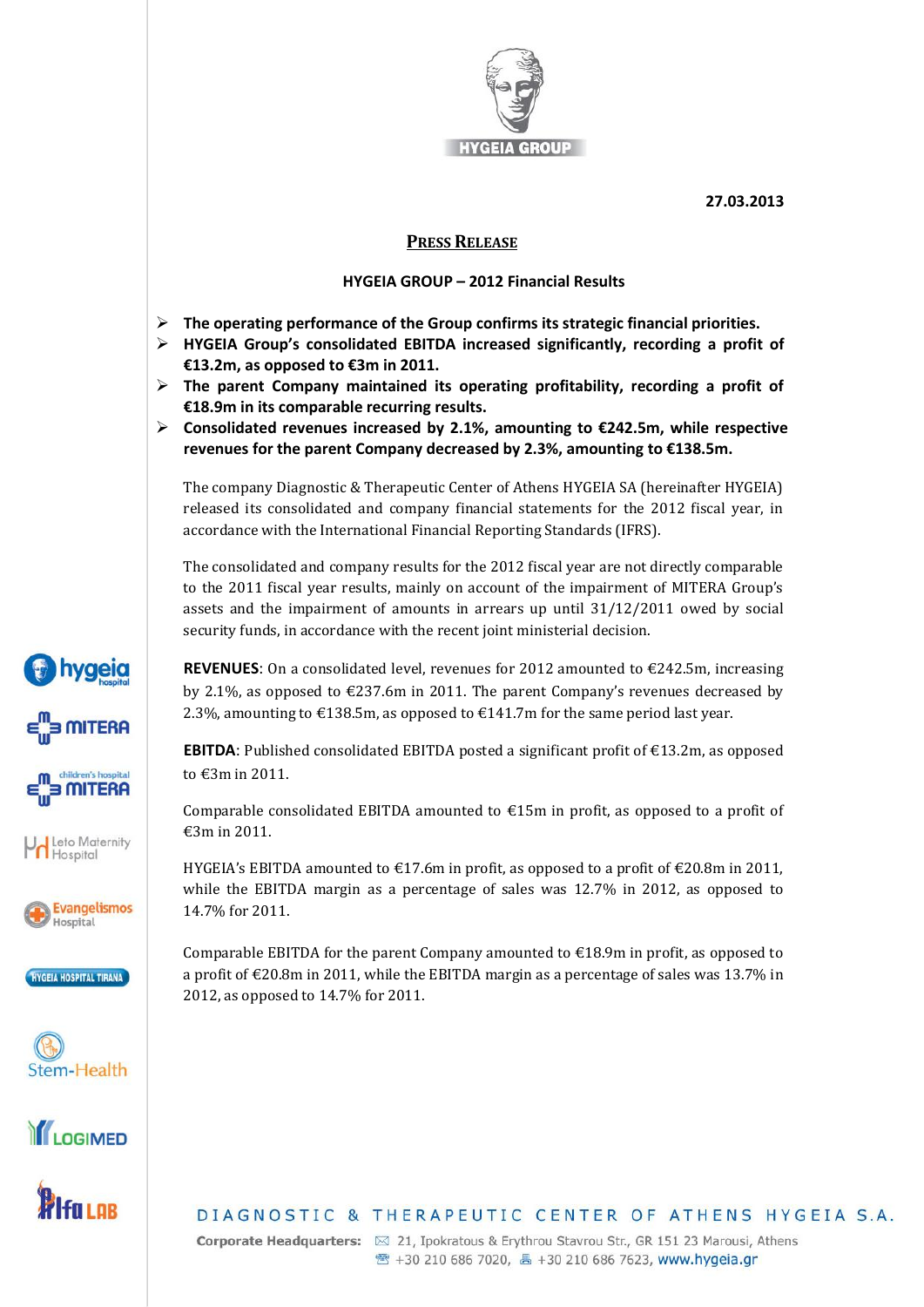

## **NET EARNINGS (LOSSES) AFTER TAXES & MINORITY INTERESTS:**

HYGEIA Group recorded losses of -€111.5m after taxes and minority interests from continuing operations, as opposed to losses of  $-\epsilon$ 27.5m in 2011. However, the comparable consolidated results after taxes recorded a significant decrease in losses, which stood at - €4.9m in 2012, as opposed to losses of -€28m in 2011.

The parent Company's losses after taxes amounted to -€140m, as opposed to -€12.4m in losses for the same period last year. The comparable consolidated results after taxes were at about the same level, i.e. profit of  $\epsilon$ 2.2m in 2012, as opposed to profit of  $\epsilon$ 2.6m in 2011.

*\* The comparable results do not include the impairment of goodwill and other assets of the subsidiaries, the results from the operation and sale provision of the Cypriot Group Vallone for 2012, the sale of the Turkish subsidiary for 2011 and other extraordinary expenses.*







DIAGNOSTIC & THERAPEUTIC CENTER OF ATHENS HYGEIA S.A.

Corporate Headquarters: ⊠ 21, Ipokratous & Erythrou Stavrou Str., GR 151 23 Marousi, Athens <sup>®</sup> +30 210 686 7020, ■ +30 210 686 7623, www.hygeia.gr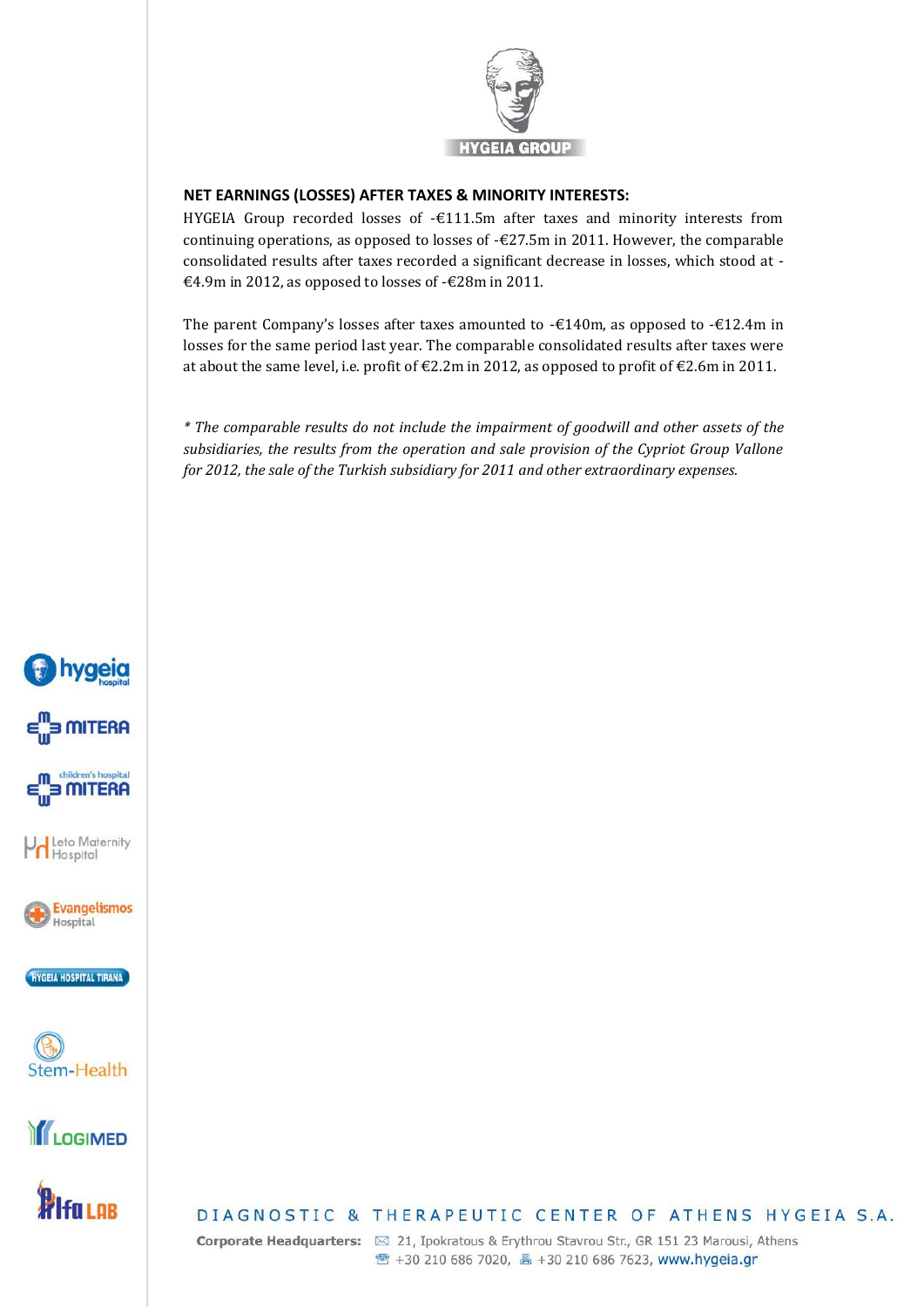

**Commenting on the results, HYGEIA Group's CEO, Ms Rita Souvatzoglou, issued the following statement:**

*Despite an extremely uncertain domestic and international macroeconomic and business environment, HYGEIA Group demonstrated impressive operating profitability and performance improvements in 2012, clearly confirming its financial priorities and the successful management of the prolonged macroeconomic recession.*

*Focused on safeguarding HYGEIA Group's business activities and the long-term interest of its shareholders, management modified its business plans wherever necessary, aimed at limiting the risk arising from payment delays of state arrears to the private sector. Meanwhile, by optimizing the cost base across all Group companies, management secured jobs, while at the same time developedactions to maximize synergies within the Group.*

*Moreover, in the context of the current challenging economic conditions, the Group's management signed an agreement with a syndicate of lending banks to issue a corporate bond loan amounting to €95m, aimed at maintaining adequate liquidity and further strengthening HYGEIA's financial position.*

*Additionally, in 2012, with a view to maintain its leading position in the area of healthcare services and investing in innovative state-of-the-art solutions, HYGEIA Group established and currently runs the first and only hybrid operating room, within HYGEIA Hospital.*

*HYGEIA Hospital remains focused on quality assurance, being the only hospital in Greece to have been accredited by the Joint Commission International (JCI), the leading accreditation worldwide for Quality and Safety Standards in Healthcare Services. The driving force in achieving these goals has been the sincere and two-way relationship between the Management and its employees, in a work environment that has been included in the top 10 European employers and has been awarded by the European Business Awards.*

*At HYGEIA Group, we do not grow complacent; we proceed with a clear vision, unswerving commitment, consistent strategy, transparent procedures, best practices and dedication to the principles of corporate governance, focusing on constantly upgrading the level of the healthcare services we offer, with a deep sense of respect to people, the society and the environment.*

*I believe that the coordinated efforts of the Group employees, combined with their high-level training and deep sense of responsibility towards people-patients, will further strengthen the Group and assist it in maintaining its leading position, so as to meet the new challenges ahead, while being devoted to serving healthcare.*

*MARFIN INVESTMENT GROUP, our majority shareholder, continues to assist us in achieving our goals.*



Corporate Headquarters: ⊠ 21, Ipokratous & Erythrou Stavrou Str., GR 151 23 Marousi, Athens <sup>®</sup> +30 210 686 7020, <u>A</u> +30 210 686 7623, www.hygeia.gr